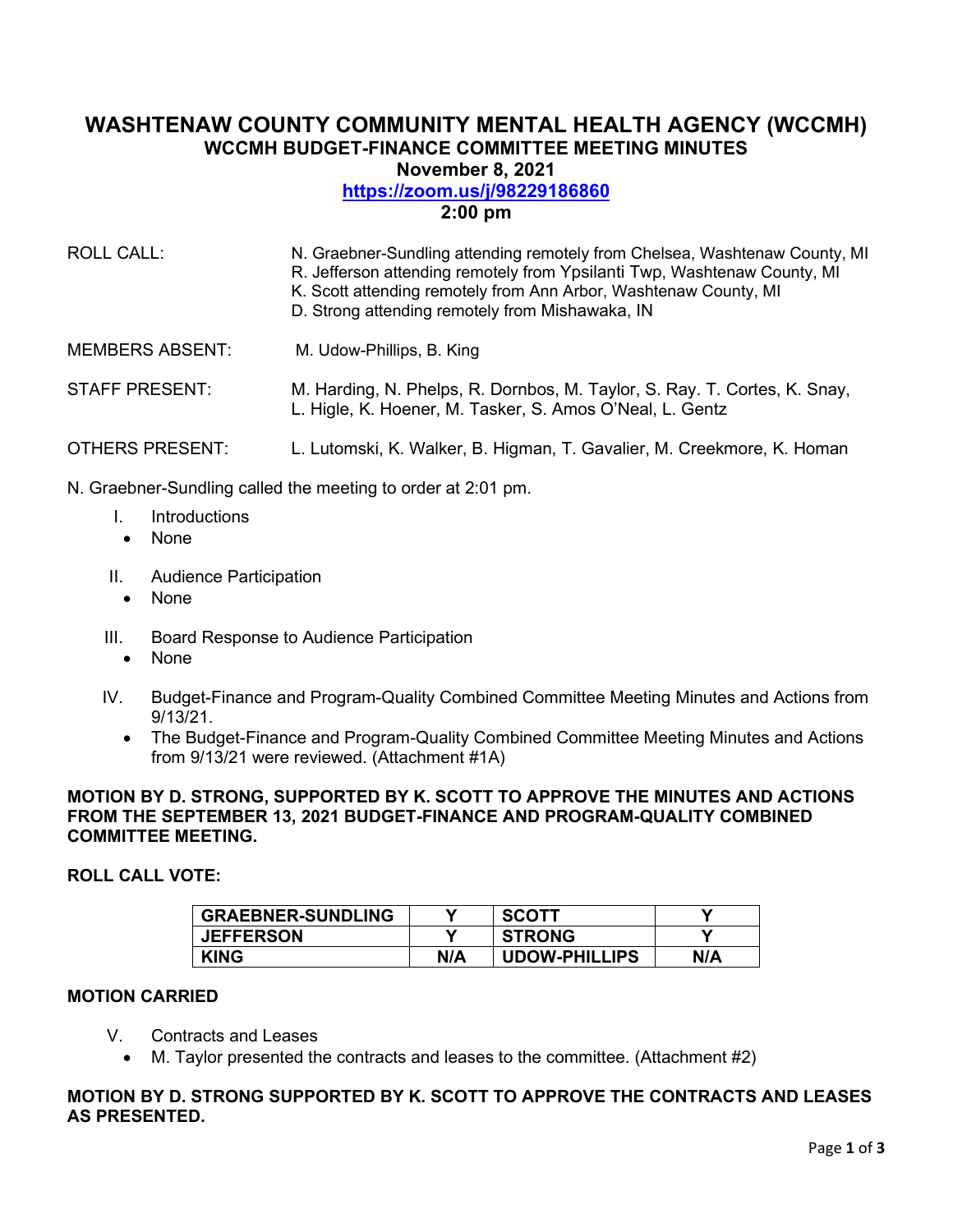# **ROLL CALL VOTE:**

| <b>GRAEBNER-SUNDLING</b> |     | <b>SCOTT</b>         |     |
|--------------------------|-----|----------------------|-----|
| <b>JEFFERSON</b>         |     | <b>STRONG</b>        |     |
| <b>KING</b>              | N/A | <b>UDOW-PHILLIPS</b> | N/A |

- VI. Executive Director Authorizations
	- M. Taylor presented the Executive Director Authorizations to the committee (Attachment #3)

#### **MOTION BY D. STRONG SUPPORTED BY K. SCOTT TO APPROVE THE EXECUTIVE DIRECTOR AUTHORIZATIONS AS PRESENTED.**

## **ROLL CALL VOTE:**

| <b>GRAEBNER-SUNDLING</b> | v   | <b>SCOTT</b>         |     |
|--------------------------|-----|----------------------|-----|
| <b>JEFFERSON</b>         | V   | <b>STRONG</b>        |     |
| <b>KING</b>              | N/A | <b>UDOW-PHILLIPS</b> | N/A |

#### VII. Regional Finance Update

- T. Cortes presented the Regional Finance Update to the committee.
- VIII. Old Business
	- CCBHC Update
		- o M. Harding presented an update on the CCBHC.
		- o The primary focus right now is getting eligible individuals enrolled.
- IX. New Business
	- WCCMH FY2022 Budget Amendment
		- o N. Phelps presented the WCCMH FY2022 Budget Amendment to the committee (Attachment #4)
		- o This is the first time WCCMH has had a \$100 million budget.

#### **MOTION BY D. STRONG, SUPPORTED BY K. SCOTT TO APPROVE THE FY2022 WCCMH BUDGET AMENDMENT AS PRESENTED.**

## **ROLL CALL VOTE:**

| <b>GRAEBNER-SUNDLING</b> |     | <b>SCOTT</b>         |     |
|--------------------------|-----|----------------------|-----|
| <b>JEFFERSON</b>         |     | <b>STRONG</b>        |     |
| <b>KING</b>              | N/A | <b>UDOW-PHILLIPS</b> | N/A |

# **MOTION CARRIED**

Discussion regarding the surplus General Fund dollars and possible opportunities to use these funds. Staff are waiting to hear back from the State on allowable uses.